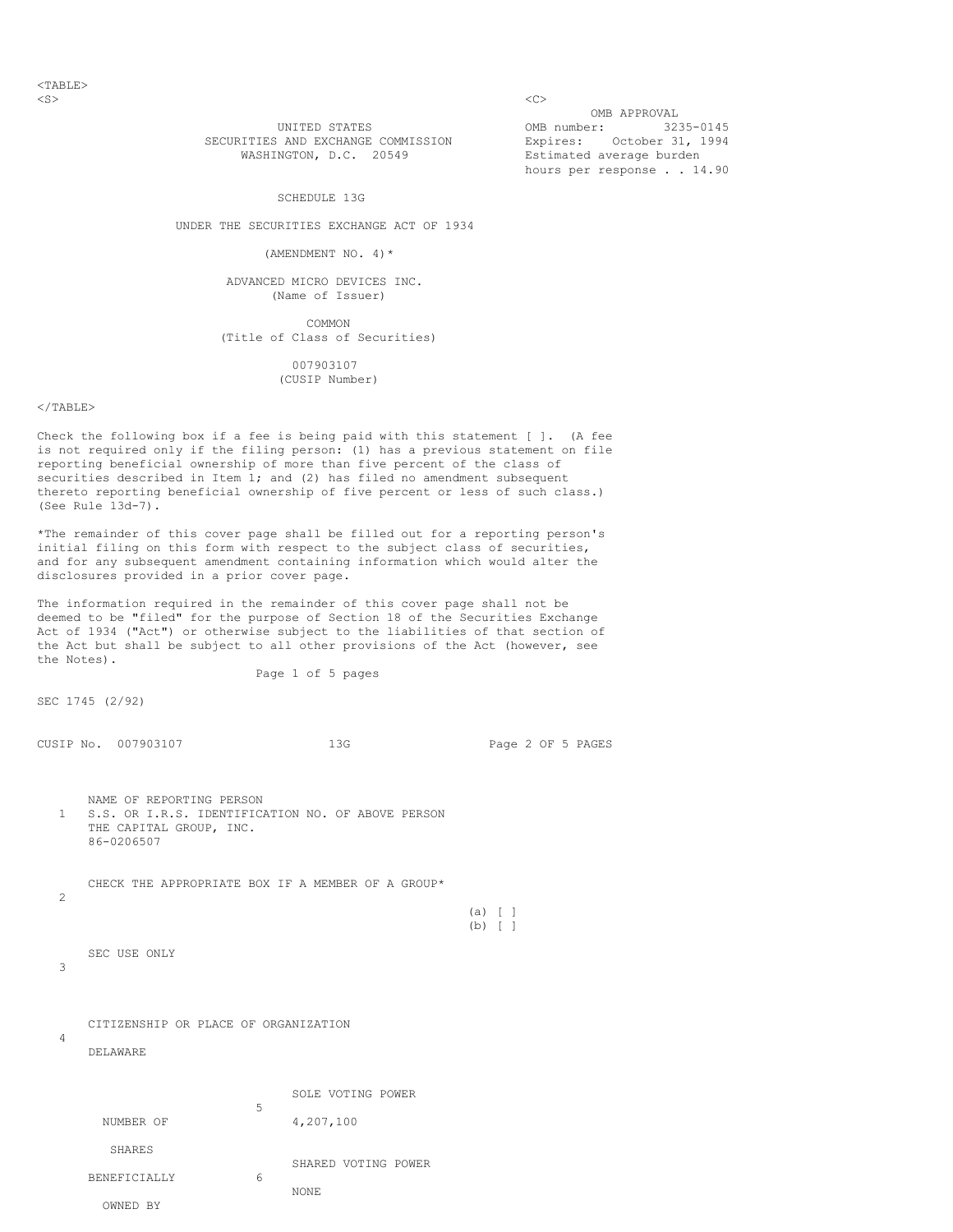|       | EACH                                                  |           | SOLE DISPOSITIVE POWER                                                |
|-------|-------------------------------------------------------|-----------|-----------------------------------------------------------------------|
|       | REPORTING                                             | 7         | 11,390,980                                                            |
|       | PERSON                                                |           |                                                                       |
|       | WITH                                                  | 8         | SHARED DISPOSITIVE POWER                                              |
|       |                                                       |           | NONE                                                                  |
| 9     |                                                       |           | AGGREGATE AMOUNT BENEFICIALLY OWNED BY EACH REPORTING PERSON          |
|       |                                                       |           | 11,390,980 Beneficial ownership disclaimed pursuant to Rule 13d-4     |
| 10    |                                                       |           | CHECK BOX IF THE AGGREGATE AMOUNT IN ROW (9) EXCLUDES CERTAIN SHARES* |
|       | PERCENT OF CLASS REPRESENTED BY AMOUNT IN ROW 9       |           |                                                                       |
| 11    | 12.27%                                                |           |                                                                       |
|       |                                                       |           |                                                                       |
| 12    | TYPE OF REPORTING PERSON*                             |           |                                                                       |
|       | HC.                                                   |           |                                                                       |
|       |                                                       |           | *SEE INSTRUCTION BEFORE FILLING OUT!                                  |
|       |                                                       |           | Page 2 of 5 pages                                                     |
|       |                                                       |           | CUSIP No. 007903107 13G PAGE 3 OF 5 PAGES                             |
|       |                                                       |           |                                                                       |
| $1 -$ | NAME OF REPORTING PERSON                              |           |                                                                       |
|       | CAPITAL RESEARCH AND MANAGEMENT COMPANY<br>95-1411037 |           | S.S. OR I.R.S. IDENTIFICATION NO. OF ABOVE PERSON                     |
|       |                                                       |           | CHECK THE APPROPRIATE BOX IF A MEMBER OF A GROUP*                     |
| 2     |                                                       | (a) [ ]   |                                                                       |
|       |                                                       | $(b)$ [ ] |                                                                       |
| 3     | SEC USE ONLY                                          |           |                                                                       |
|       |                                                       |           |                                                                       |
|       | CITIZENSHIP OR PLACE OF ORGANIZATION                  |           |                                                                       |
| 4     | <b>DELAWARE</b>                                       |           |                                                                       |
|       |                                                       |           |                                                                       |
|       |                                                       | 5         | SOLE VOTING POWER                                                     |
|       | NUMBER OF                                             |           | NONE                                                                  |
|       | SHARES                                                |           | SHARED VOTING POWER                                                   |
|       | BENEFICIALLY                                          | 6         | NONE                                                                  |
|       | OWNED BY                                              |           |                                                                       |
|       | EACH                                                  | 7         | SOLE DISPOSITIVE POWER                                                |
|       | REPORTING                                             |           | 4,975,000                                                             |
|       | PERSON<br>WITH                                        | 8         | SHARED DISPOSITIVE POWER                                              |

9

AGGREGATE AMOUNT BENEFICIALLY OWNED BY EACH REPORTING PERSON

4,975,000 Beneficial ownership disclaimed pursuant to Rule 13d-4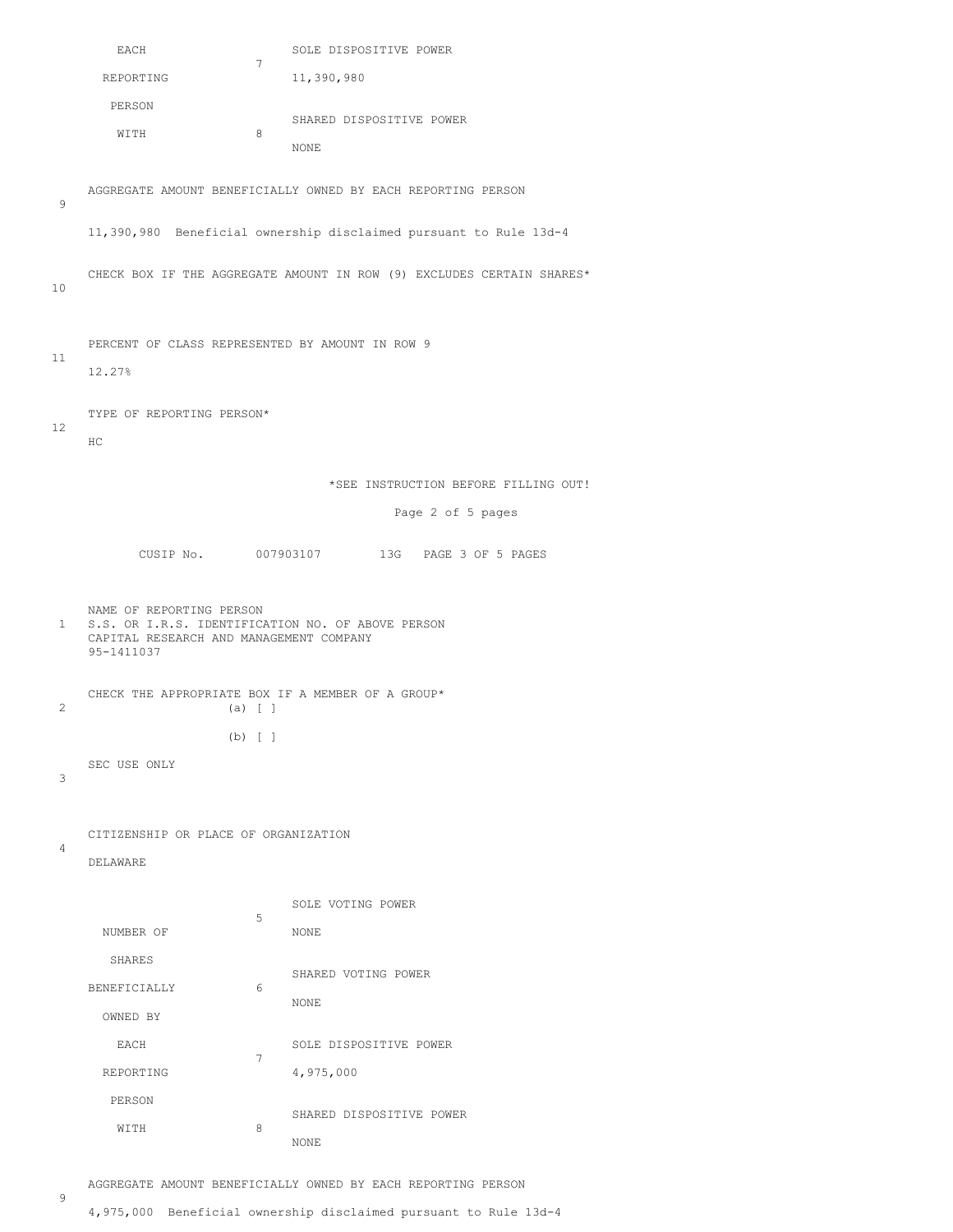```
 10
      PERCENT OF CLASS REPRESENTED BY AMOUNT IN ROW 9
  11
      5.39%
      TYPE OF REPORTING PERSON*
  12
     T<sub>A</sub>
                    *SEE INSTRUCTION BEFORE FILLING OUT!
                             Page 3 of 5 pages
        CUSIP No. 007903107 13G PAGE 4 OF 5 PAGES
  NAME OF REPORTING PERSON
    S.S. OR I.R.S. IDENTIFICATION NO. OF ABOVE PERSON
      CAPITAL GUARDIAN TRUST COMPANY
      95-2553868
  CHECK THE APPROPRIATE BOX IF A MEMBER OF A GROUP* (3) [ ]
                      (a) [ ]
                       (b) [ ]
      SEC USE ONLY
   3
      CITIZENSHIP OR PLACE OF ORGANIZATION
   4
      CALIFORNIA
                          SOLE VOTING POWER
5<sub>5</sub>NUMBER OF 3,873,000
         SHARES
                        SHARED VOTING POWER
      BENEFICIALLY 6
                               NONE
        OWNED BY
        EACH SOLE DISPOSITIVE POWER
       REPORTING 7
                              5,859,520
         PERSON
                          SHARED DISPOSITIVE POWER
          WITH 8
NONE NONE
      AGGREGATE AMOUNT BENEFICIALLY OWNED BY EACH REPORTING PERSON
   9
      5,859,520 Beneficial ownership disclaimed pursuant to Rule 13d-4
      CHECK BOX IF THE AGGREGATE AMOUNT IN ROW (9) EXCLUDES CERTAIN SHARES*
```
CHECK BOX IF THE AGGREGATE AMOUNT IN ROW (9) EXCLUDES CERTAIN SHARES\*

10

11

6.32%

PERCENT OF CLASS REPRESENTED BY AMOUNT IN ROW 9

TYPE OF REPORTING PERSON\*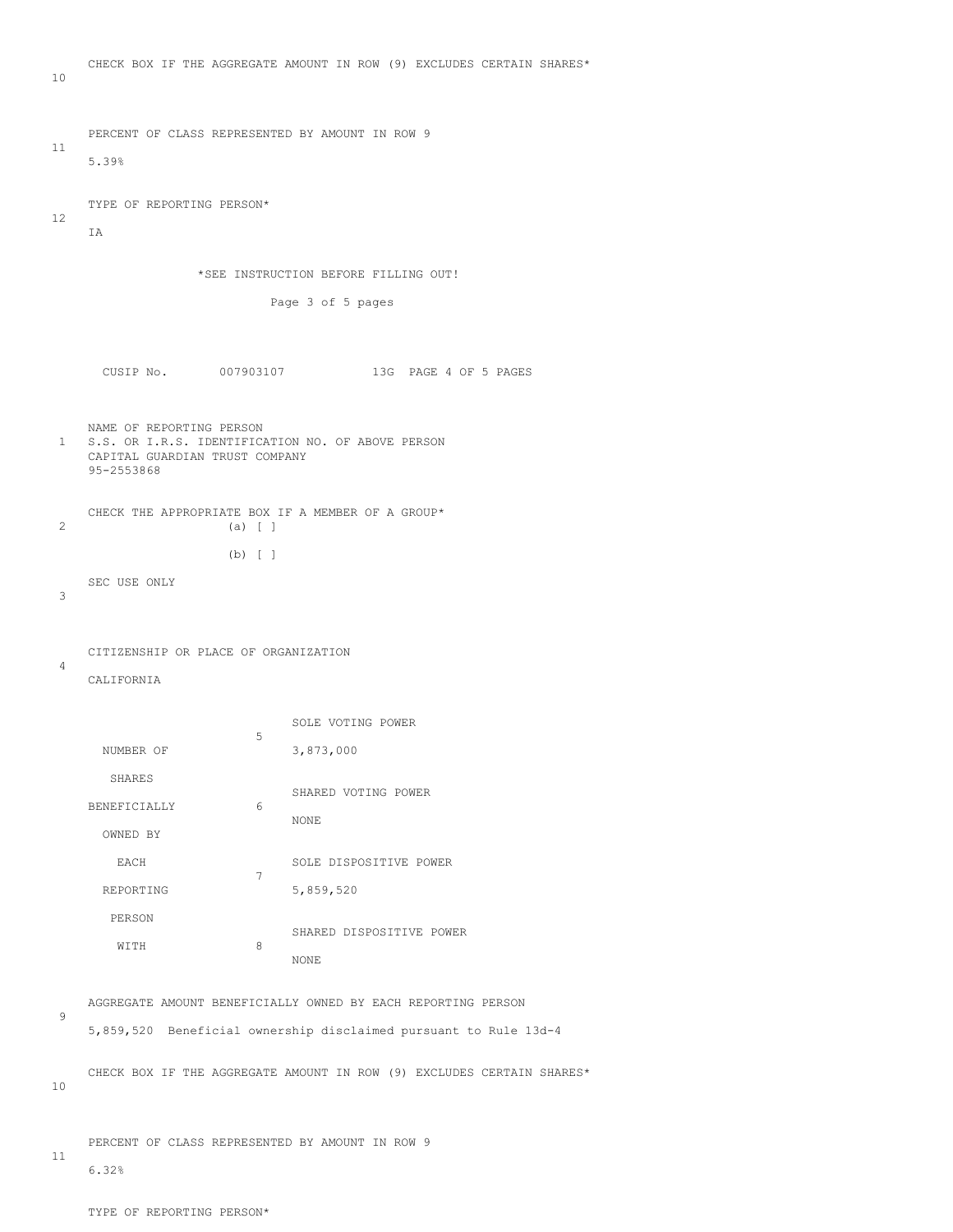\*SEE INSTRUCTION BEFORE FILLING OUT!

Page 4 of 5 pages

Page 5

 SECURITIES AND EXCHANGE COMMISSION Washington, DC 20549

 Schedule 13G Under the Securities Exchange Act of 1934

Fee enclosed [ ] or Amendment No. 4

- Item 1(a) Name of Issuer: Advanced Micro Devices Inc. Item 1(b) Address of Issuer's Principal Executive Offices: 901 Thompson Place
- Item 2(a) Name of Person(s) Filing: The Capital Group, Inc., Capital Research and Management Company and Capital Guardian Trust Company
- Item 2(b) Address of Principal Business Office: 333 South Hope Street Los Angeles, CA 90071

Sunnyvale, CA 94088

- Item 2(c) Citizenship: N/A
- Item 2(d) Title of Class of Securities: Common
- Item 2(e) CUSIP Number: 007903107
- Item 3 The person(s) filing is(are):<br>(b) [x] Bank as define Bank as defined in Section  $3(a)$  (6) of the Act. (e) [x] Investment Adviser registered under Section 203 of the Investment Advisers Act of 1940.<br>(a) [x] Parent Holding Company in accordance wi Parent Holding Company in accordance with Section 240.13d-1(b)(1)(ii)(G).

Item 4 Ownership<br>(a) Ar

- Amount Beneficially Owned:
- See item 9, pg. 2, 3 and 4
- (b) Percent of Class: See item 11, pg. 2, 3 and 4
	- (c) Number of shares as to which such person has:<br>i) sole power to yote or to direct the yo
		- sole power to vote or to direct the vote See item 5, pg. 2, 3 and 4<br>ii) shared nower to yote of
			- ii) shared power to vote or to direct the vote None<br>iii) sole power to dispose or to direct the
			- sole power to dispose or to direct the disposition of See item 7, pg. 2, 3 and 4<br>iv) shared power to dispose or to direct the shared power to dispose or to direct the disposition of None - beneficial ownership
		- disclaimed pursuant to Rule 13d-4
- Item 5 Ownership of 5% or Less of a Class: N/A
- Item 6 Ownership of More than 5% on Behalf of Another Person: N/A
- Item 7 Identification and Classification of the Subsidiary Which Acquired the Security Being Reported on By the Parent Holding Company<br>(1)
	- Capital Research and Management Company is an Investment Adviser registered under Section 203 of the Investment Advisers Act of 1940 and is a wholly owned subsidiary of The Capital Group, Inc.<br>(2) Capital Guardian Trust Company is a B.
	- Capital Guardian Trust Company is a Bank as defined in Section 3(a)(6) of the Act and a wholly owned subsidiary of The Capital Group, Inc.<br>(3) Capital International Limited (CIL) d
	- Capital International Limited (CIL) does not fall within any of the categories described in Rule 13d-1-(b)(ii)(A-F) but its holdings of any reported securities come within the five percent limitation as set forth in a December 15, 1986 no-action letter from the Staff of the Securities and Exchange Commission to The Capital Group, Inc. CIL is a wholly owned subsidiary of The Capital Group, Inc.<br>(4) Capital International Research and Ma
	- Capital International Research and Management, Inc. dba Capital International, Inc. is an Investment Adviser registered under Section 203 of the Investment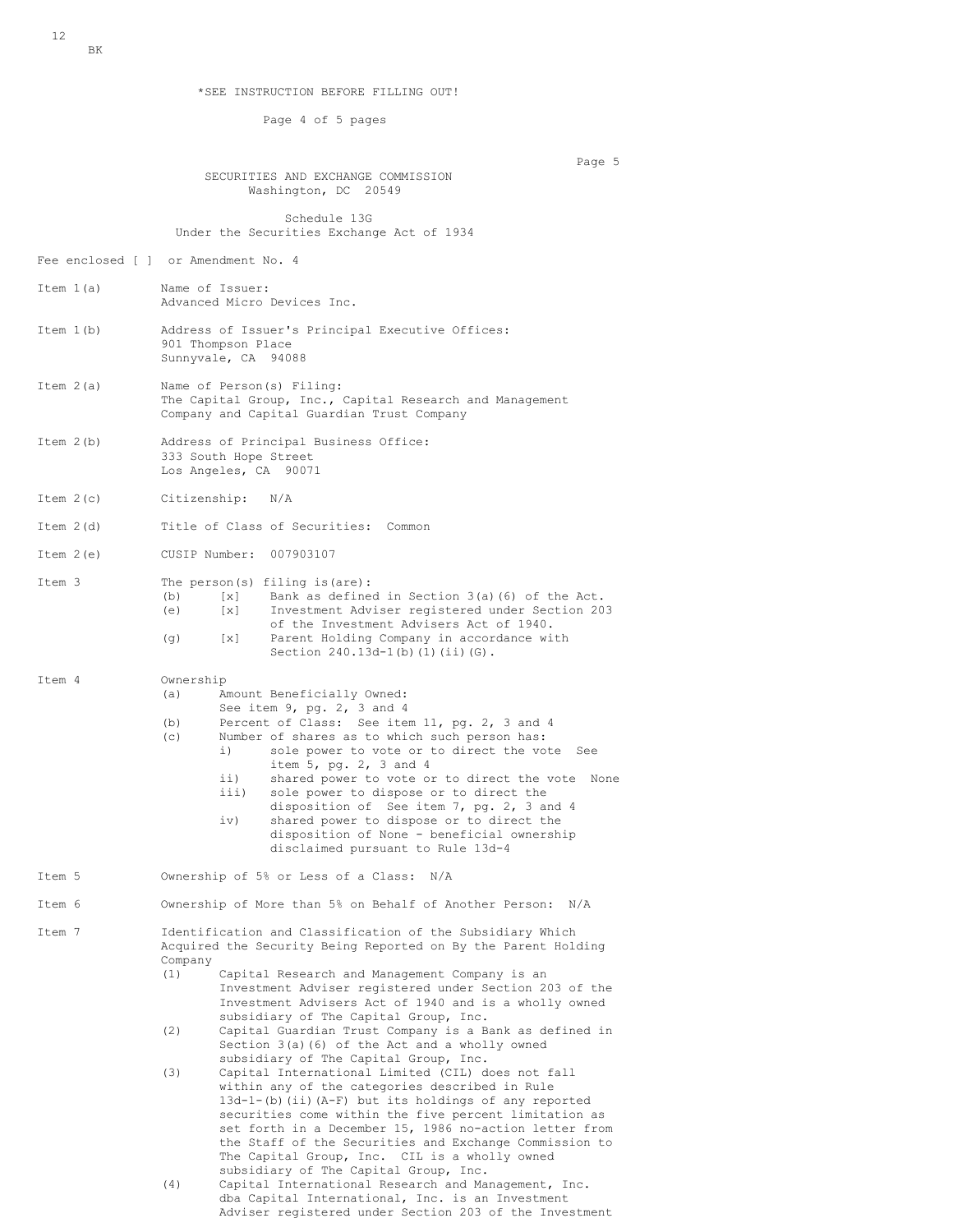Advisers Act of 1940 and is a wholly owned subsidiary of The Capital Group, Inc. Item 8 Identification and Classification of Members of the Group: N/A Item 9 Notice of Dissolution of the Group: N/A Item 10 Certification By signing below, I certify that, to the best of my knowledge and belief, the securities referred to above were acquired in the ordinary course of business and were not acquired for the purpose of and do not have the effect of changing or influencing the control of the issuer of such securities and were not acquired in connection with or as a participant in any transaction having such purpose or effect. Signature After reasonable inquiry and to the best of my knowledge and belief, I certify that the information set forth in this statement is true, complete and correct. Date: February 23, 1994 Signature: /s/ Larry P. Clemmensen Name/Title: Larry P. Clemmensen, Exec. V.Pres. & PFO The Capital Group, Inc. Date: February 23, 1994 Signature: /s/ Paul G. Haaga, Jr. Name/Title: Paul G. Haaga, Jr., Senior Vice President Capital Research and Management Company

Date: February 23, 1994

- Signature: /s/ Eugene P. Stein
- Name/Title: Eugene P. Stein, Executive Vice President

 Capital Guardian Trust Company AGREEMENT

Los Angeles, California

February 23, 1994

 Capital Research and Management Company ("CRMC"), Capital Guardian Trust Company ("CGTC"), and The Capital Group, Inc. ("CG") hereby agree to file a joint statement on Schedule 13G under the Securities Exchange Act of 1934 (the "Act") in connection with their beneficial ownership of common stock issued by Advanced Micro Devices Inc.

 CRMC, CGTC and CG state that they are each entitled to individually use Schedule 13G pursuant to Rule 13d-1(c) of the Act.

 CRMC, CGTC and CG are each responsible for the timely filing of the statement and any amendments thereto, and for the completeness and accuracy of the information concerning each of them contained therein but are not responsible for the completeness or accuracy of the information concerning the others.

CAPITAL RESEARCH AND MANAGEMENT COMPANY

 BY: /s/ Paul G. Haaga, Jr. ---------------------------------- Paul G. Haaga, Jr. Senior Vice President

CAPITAL GUARDIAN TRUST COMPANY

 BY: /s/ Eugene P. Stein ----------------------------------